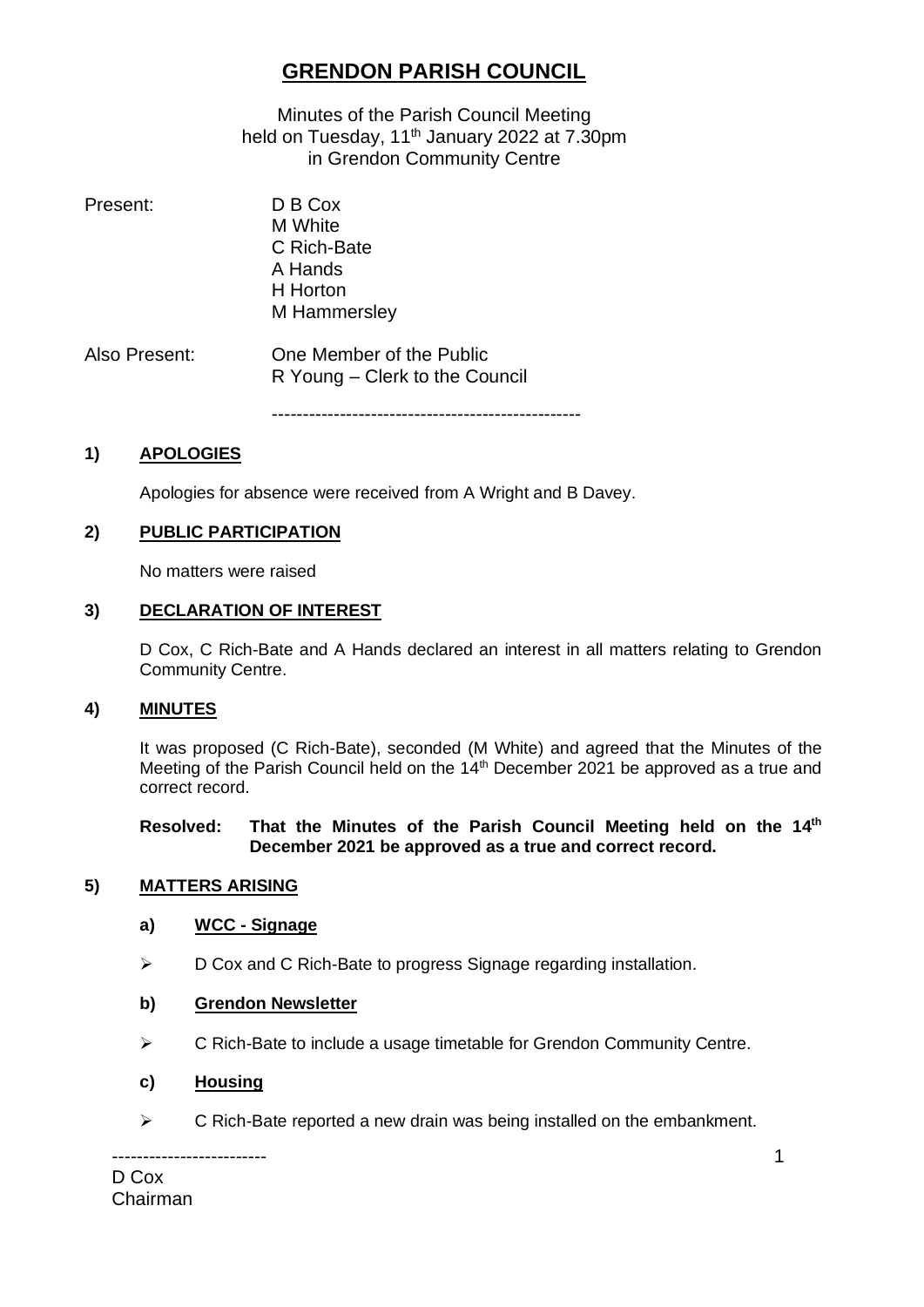# **d) Hodgetts Estates**

The Clerk reported the following:-

- ➢ L Morgan has left NWBC and file taken over by Lucy McDonald.
- ➢ L McDonald attended meeting with Hodgetts Estates which included their Barrister and Secretary.
- ➢ Reviewed areas of concern including number of HGV's operating from site.

# **e) Co-operative Store**

➢ The Clerk to invite the Manager to the February 2022 Parish Council Meeting.

# **f) Play Area at bottom of Boot Hill**

➢ It was reported that Andy Wright was enquiring with regard to the installation of a Zebra Crossing.

# **g) Defibrillator Training**

 $\triangleright$  The Clerk to obtain confirmation of a training session (29/1/22 or 4/2/22 at 10.00am).

# **h) Severn Trent**

D Cox reported the following:-

- $\triangleright$  No reply to our letter.
- $\triangleright$  Meeting held on the 12<sup>th</sup> January 2022 with interested parties. No answers and person in charge of maintenance issues did not attend or give apologies.
- ➢ Look forward to some kind of positive response.
- ➢ The Clerk to write to Craig Tracey M.P. to enquire as to whether any Government Minister or Department can assist.
- ➢ The Clerk reported he had spoken to Fiona McKenzie at National Highways who mentioned the following:-
	- Severn Trent now using new Traffic Management Company CHEVRON.
	- Revised Contact Telephone Numbers.
	- Review Meeting every month.
	- Did describe Severn Trent as "Law unto Themselves".

# **6) PLANNING**

# **a) Planning Applications Received**

i) PAP/2021/0680 Brook House, Warton Lane, Grendon Replacement of flat roof with hipped and gable end pitched roofs with glazed roof light sections.

------------------------- D Cox Chairman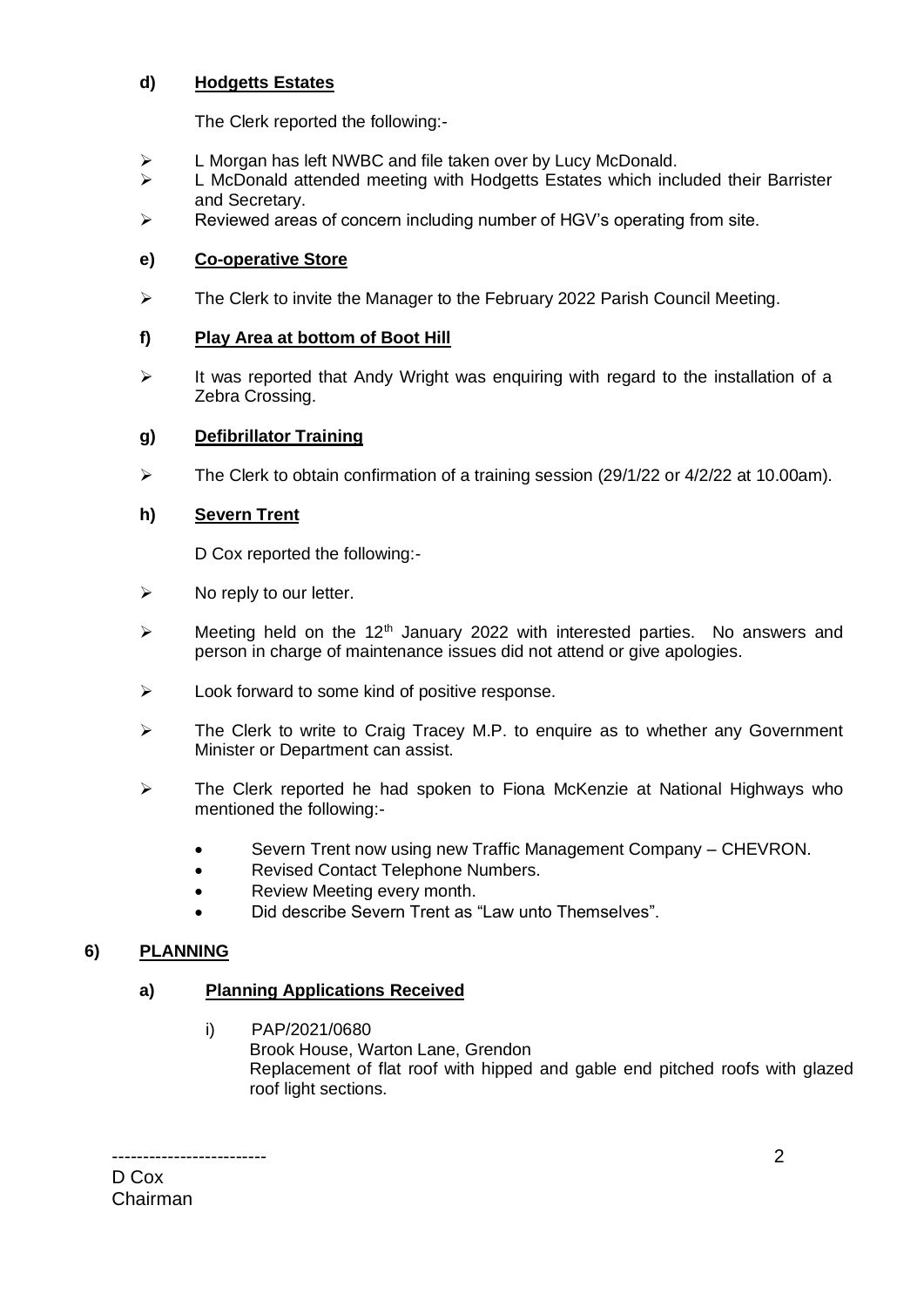ii) PAP/2021/0596 Old School, Baddesley Common Works to trees protected by TPO.

# **7) CORRESPONDENCE AND ANNOUNCEMENTS**

- $\triangleright$  NWBC Alcohol and General Licensing 25<sup>th</sup> January 2022.
- $\triangleright$  NWBC Resources Board 24<sup>th</sup> January 2022.<br>  $\triangleright$  NWBC Community / Fnyironment Board 17<sup>th</sup>
- NWBC Community / Environment Board  $17<sup>th</sup>$  January 2022.
- $\triangleright$  NWBC Community Based Activity Grants Deadline 6<sup>th</sup> March 2022.
- ➢ Enquiry availability of Allotments. Clerk to advise Allotments in Baddesley Ensor, Merevale Estates and Atherstone.
- $\triangleright$  NWBC Planning and Development Board 10<sup>th</sup> January 2022.
- ➢ NWBC Special Sub-Group Meeting 11 th January 2022.
- ➢ WCC Change of Use from Agricultural to Commercial Business Units Field Brook Farm, Spon Lane, Grendon.

### **8) ANY OTHER BUSINESS**

#### **a) Dog Waste Bins**

- $\triangleright$  C Rich-Bate reported the quote from NWBC to empty Dog Bins in the Parish was £582.40 per year for a two year period.
- ➢ It was proposed (C Rich-Bate), seconded (D Cox) and agreed to accept the quotation of £582.40 from NWBC.

#### **Resolved: To accept the quote from NWBC to empty Dog Waste Bins in the Parish, fixed for two years.**

#### **b) Cheque Signing**

➢ It was proposed (H Horton), seconded (A Hands) that the Chairman could arrange payment by cheque between meetings if the need arises.

### **Resolved: The Chairman can arrange cheque payments between meetings if the need arises.**

# **c) Bus Shelter – By Green Lane**

 $\triangleright$  The Clerk to check with NWBC with regard to the ownership of the land the Bus Shelter stands on.

#### **d) Jubilee Celebration**

 $\triangleright$  The Clerk to enquire with WALC regarding the legality of giving a Celebration Mug to Children at the local school.